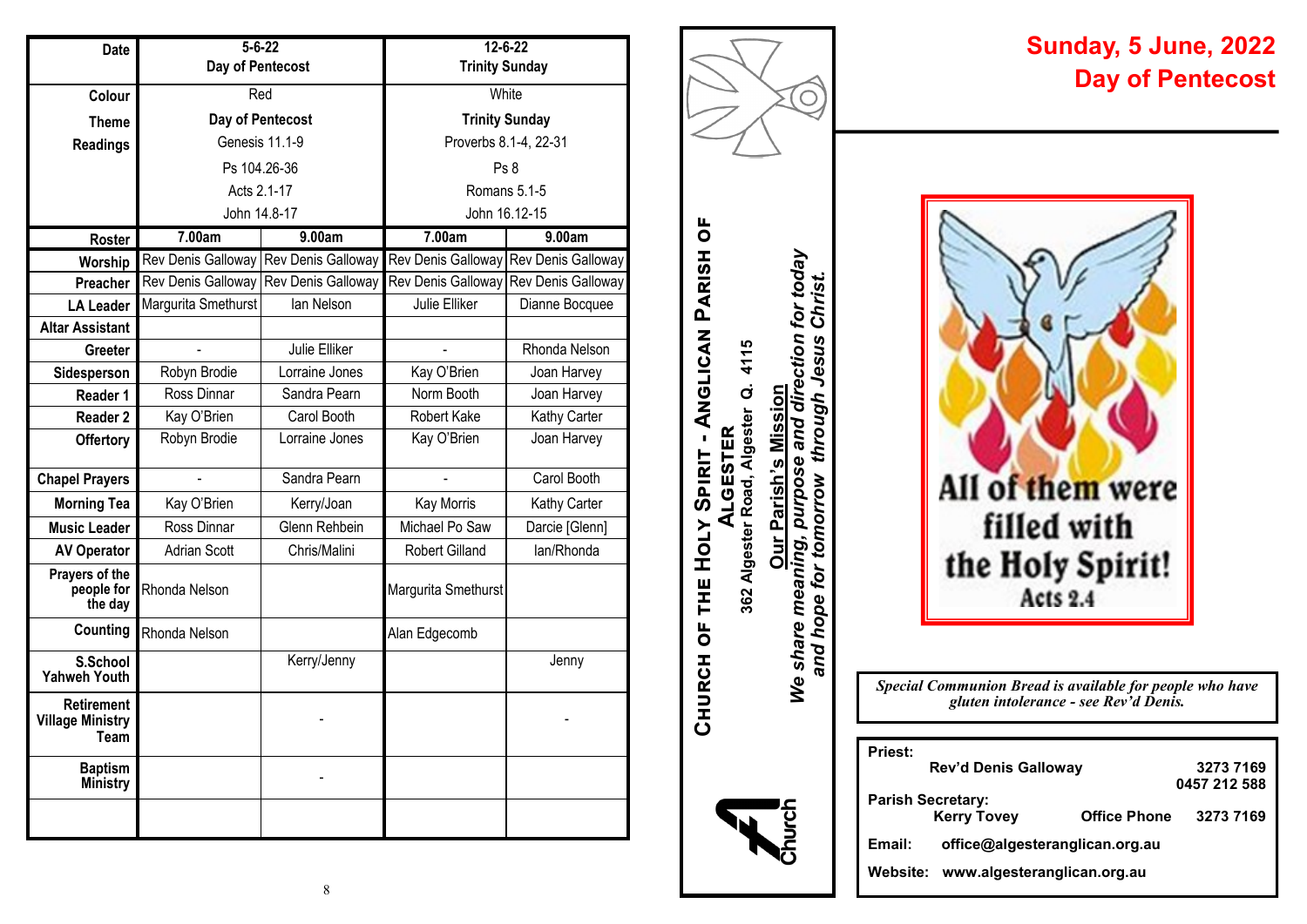| <b>Service Times</b><br><b>CHURCH OF THE HOLY SPIRIT</b><br>362 Algester Road, Algester<br><b>HOLY COMMUNION</b><br><b>Baptisms, Weddings and Pastoral Services</b><br>by arrangement<br>7.00am & 9.00am<br>Sundays<br><b>Pastoral Care &amp; Home Communions</b><br><b>SUNDAY SCHOOL &amp; YAHWEH YOUTH</b><br>during 9.00am worship<br>Sundays<br>Rev'd Denis Galloway 0457 212 588                                                                                                                                                                                                                                                                                           | Prayers of the people:<br>The Spirit came and your Church was born, in wind and fire and words of power.<br>The Spirit came blowing fear aside, and in its place weak hearts were stronger.<br>The Spirit came as your word foretold, with dreams and signs, visions and wonders.<br>The Spirit came and is here today, to feed the hearts of a world that hungers.<br>Spirit of life, fill our emptiness with your fullness<br>We ask for your forgiveness, Lord, when we forget the power that lies within, and trust instead upon our<br>human strength. Remind us of that glorious day when your Spirit transformed the lives of those who hid<br>in fear, into men of power. Renew these hearts which have grown cold with flames of fire, as on that<br>Pentecost, that this might be the church that you desire.<br>Spirit of power, stir our hearts afresh<br>For the Spirit of Peace that calms our mind and stills our life, we give you thanks.<br>For the Spirit of Love that touches hearts and reaches out, we give you thanks.<br>For the Spirit of Joy that lifts our soul and gives us faith we give you thanks.<br>For the Spirit of Power, that gift of grace for this your church, we give you thanks. |
|---------------------------------------------------------------------------------------------------------------------------------------------------------------------------------------------------------------------------------------------------------------------------------------------------------------------------------------------------------------------------------------------------------------------------------------------------------------------------------------------------------------------------------------------------------------------------------------------------------------------------------------------------------------------------------|----------------------------------------------------------------------------------------------------------------------------------------------------------------------------------------------------------------------------------------------------------------------------------------------------------------------------------------------------------------------------------------------------------------------------------------------------------------------------------------------------------------------------------------------------------------------------------------------------------------------------------------------------------------------------------------------------------------------------------------------------------------------------------------------------------------------------------------------------------------------------------------------------------------------------------------------------------------------------------------------------------------------------------------------------------------------------------------------------------------------------------------------------------------------------------------------------------------------------|
| <b>Contacts Details</b><br><b>CLERGY</b><br><b>Rev'd Denis Galloway</b><br>3273.7169<br>0457 212 588<br>rector@algesteranglican.org.au                                                                                                                                                                                                                                                                                                                                                                                                                                                                                                                                          | Spirit of Creativity, enable and empower the gifts you have given<br>Come Holy Spirit like a flame, rise up in the hearts of the people of our land and nations around the<br>world, bringing love and goodness. We pray for creation, that humanity will become passionate toward<br>protecting and preserving it. We pray for those working to eradicate poverty, unemployment, loneliness.<br>We pray for the sick and suffering known to us<br>Spirit of love, touch us, and through us, our neighbour                                                                                                                                                                                                                                                                                                                                                                                                                                                                                                                                                                                                                                                                                                                 |
| PARISH COUNCIL MEMBERSHIP - 2022<br><b>Adrian Scott</b><br>Churchwarden<br><b>Ruth Barton</b><br>Parish Nominator 0402 039 995<br><b>Kerry Tovey</b><br>Parish Councillor<br>Dianne Bocquée Parish Councillor<br>3800 5984<br>Parish Nominator<br>Alan Edgecomb Parish Councillor 0410 555 685<br><b>PARISH MINISTRY CONTACTS</b><br>Joan Harvey<br>Parish Treasurer 0400 787 558<br><b>Cursillo</b><br>Dianne Bocquée 3800 5984<br>Rosemary Kake Synod Rep<br>0435 277 298<br><b>Home Communions</b><br>Parish Office 3273 7169<br><b>Home Groups</b><br>Parish Office 3273 7169<br>Rhonda Nelson Churchwarden<br>0412 720 016<br>KYB - Know Your Bible Jan Tully 0407 675 006 | Come, Holy Spirit, come, breathe into the hearts of your people, like a dove, like a wind, like a flame.<br>Fill us with your empowering strength, even when we feel at our weakest, when we are sick, or sorrow-<br>ful or weighed down with cares. Come Holy Spirit, come, and send us into the world proclaiming your<br>0449 824 748<br>truth in every tongue, helping those in need, protecting the discriminated and scorned. Make us a<br>0416 287 120<br>church of disciples overflowing with your love and hope. Come, Holy Spirit, come, breathe into our<br>hearts this day.<br>Spirit of Eternity, draw us ever deeper into your Kingdom<br>Accept our prayers through Jesus Christ our Lord, who taught us to pray,<br>Our Father in heaven<br>Prayers compiled by Rhonda Nelson                                                                                                                                                                                                                                                                                                                                                                                                                              |
| lan Nelson<br>Parish Councillor<br>0402 321 419<br>Ladies' Group<br>Kerry Tovey 0416 287 120<br>Parish Nominator<br><b>Mainly Music</b><br>Jenny Bullock 0439 847 979<br><b>Men's Group</b><br>Hugh Everton 0412 091 479<br>Kay O'Brien<br>Churchwarden<br>0438 833 617<br><b>MU Australia</b><br>Jenny Bullock 0439 847 979<br><b>Prayer Ministry</b><br>Parish Office 3273 7169<br><b>Malini Ramachandrom</b><br><b>Sunday School</b><br>Parish Office 3273 7169<br>0434 114 496<br>Synod Rep<br>Cont'd<br>2                                                                                                                                                                  | As we pray for those in need<br>Denver Everton; Alice Hudson; Allan; Carol; Dianne; Blake Howe; Katherine; Susan; Tammy, John; Kim;<br>Ray; Karen; Jeanette Stevenson; Tony Johnson; Sally; Murray; Mary and Ian Loweke; Christina; Sam,<br>Jonathan; Sandra S; Michael Selby; Barbara; Carolynn Ford; Zach and family; Bill; Rod; Jenny & Bough;<br>Paul; Carita; Thelma<br>7                                                                                                                                                                                                                                                                                                                                                                                                                                                                                                                                                                                                                                                                                                                                                                                                                                             |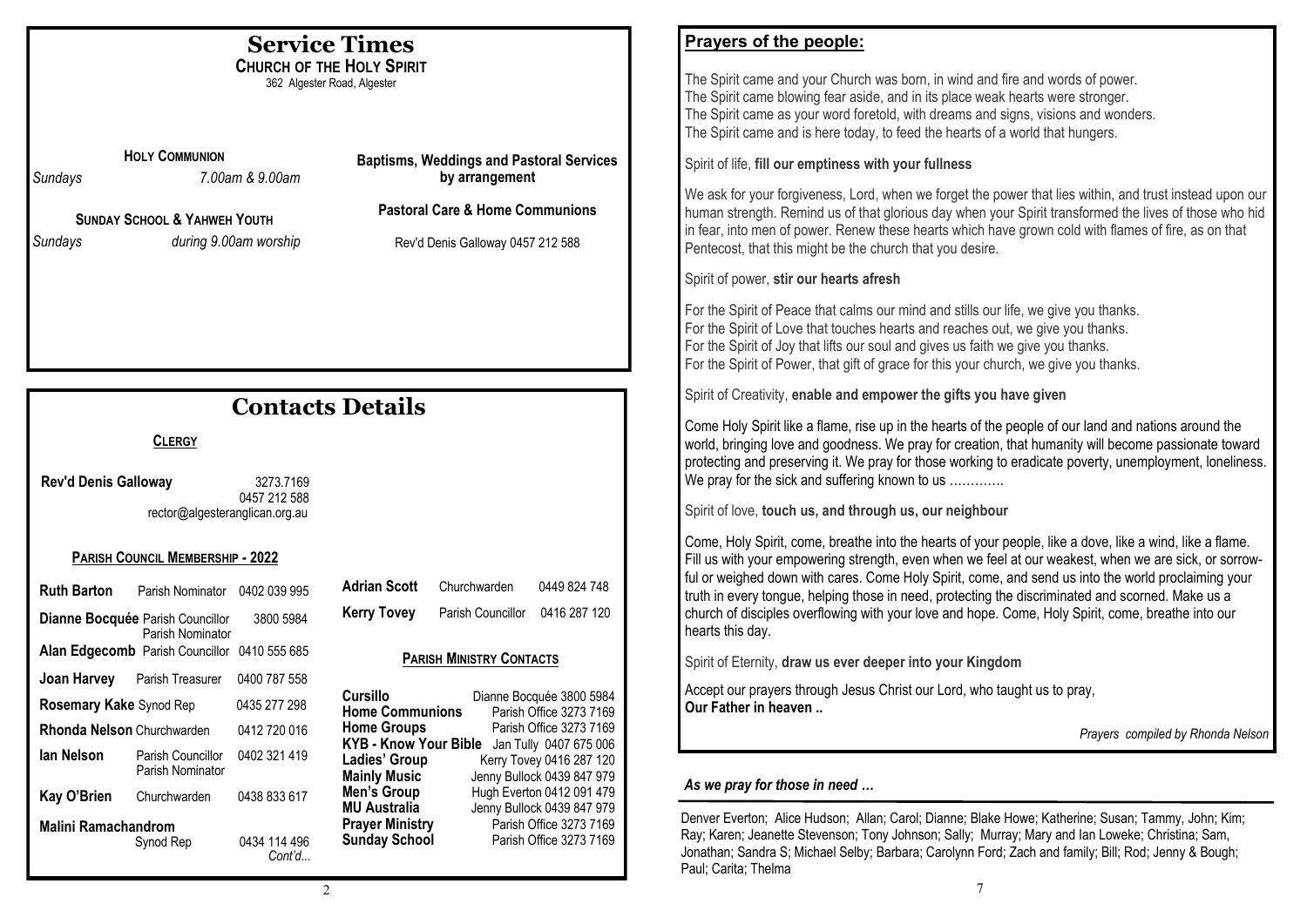# **PENTECOST**

Warm Wind of heaven, moving the face of waters, twirling gum tree blossoms, fostering bush creatures, visit our desert places.

Warm Wind of heaven, activating human clay, raising consciousness, stirring immortal longings, fill up our empty spaces.

Warm Wind of heaven, calling through leaders, singing through psalmists, crusading through prophets, unite our warring races.

Warm Wind of heaven, overflowing Jesus Christ, enfolding all the lost, keeping the church honest, swamp us with your graces.

Warm Wind of heaven, the gift of loving, the love of giving, thy joy of living, bless our upturned faces**.**

#### *Baptism Anniversaries this month:*

| 16th | Finn Alexander Sullivan | 16th | Rose Elizabeth Francis    |
|------|-------------------------|------|---------------------------|
| 16th | Grace Winter Sullivan   |      | 16th Claire Lorna Francis |
| 16th | Luca John Sullivan      |      | 18th Zachary John Simpson |
|      |                         |      |                           |



18th Oscar Oliver Simpson 18th Olivia Michelle Simpson

18th Huxley Cayde McKenzie-Brown

### **W.I.S.H - What's In Store Here**

## **Sunday, June 5, 2022**

**Today 7.00am Holy Communion 9.00am Holy Communion Sunday School**

# **Forthcoming Events**

**Friday, 10 June 10.00am Mainly Music Saturday, 11 June 7.30am Working Bee**

**Saturday, 25 June 7.30am Working Bee**

**Wednesday, 8 June No Holy Communion Service or MU Branch Meeting Thursday, 9 June MU Deanery Day at Coorparoo:** see MU noticeboard **Sam-midday Open Prayer Morning 11.00am Concert in the Hall - all invited:** see pg.6 **Tuesday, 21 June 7.00pm Parish Council**

*MISSION - JUNE*

**Anglicare**